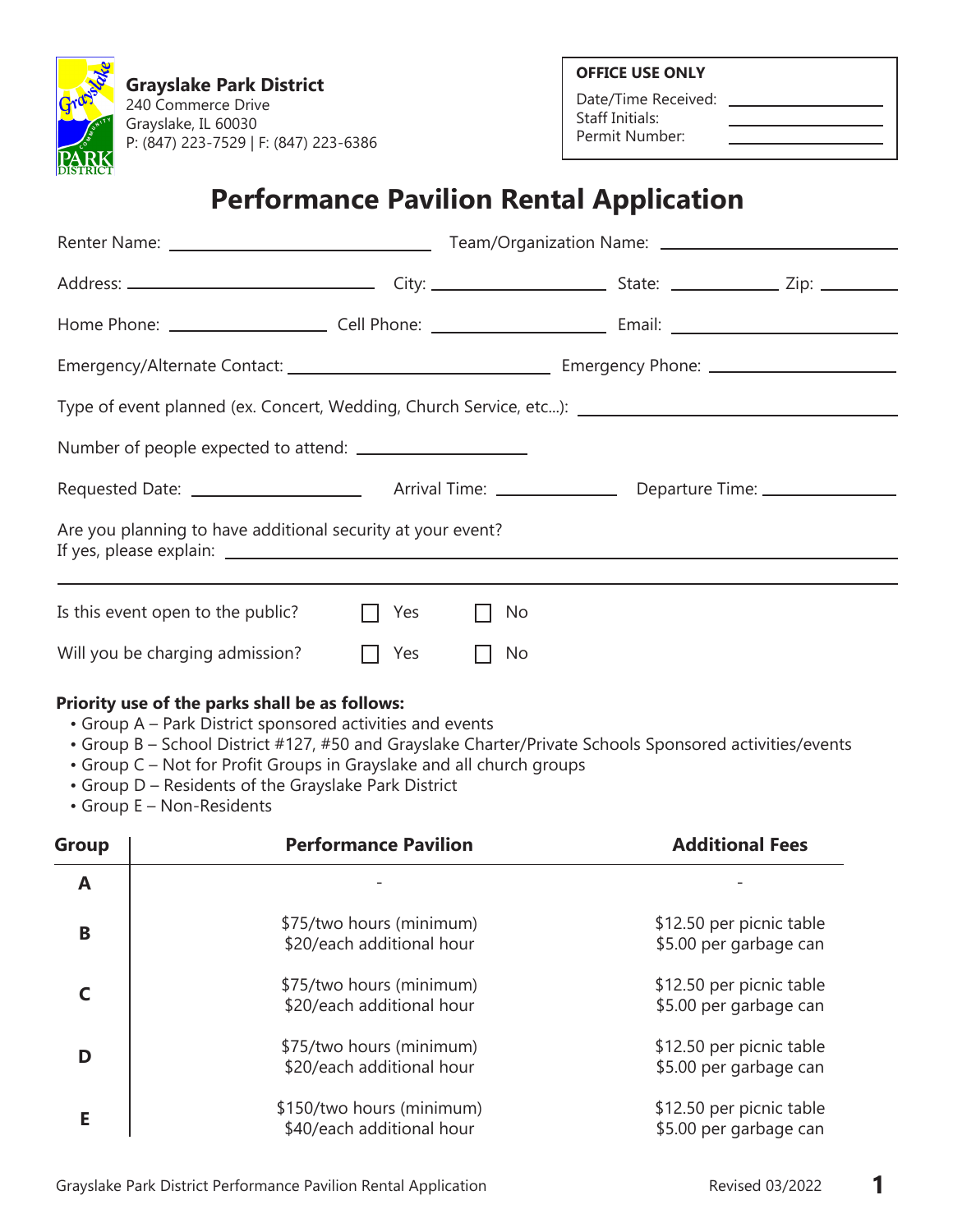### **GRAYSLAKE COMMUNITY PARK DISTRICT INDEMNITY FORM**

In consideration of the permission granted by the GRAYSLAKE COMMUNITY PARK DISTRICT, to the undersigned to use the following Park District facilities.

The undersigned, the undersigned, the state of the state of the state of the state of the state of the state of the state of the state of the state of the state of the state of the state of the state of the state of the st and hold said Park District of Grayslake harmless and to indemnify and to protect said Park District from any claims for damages, whether it be bodily or property, and to defend the Park District from any claim for damages of any nature resulting from the use of said premises, facilities and/or equipment by the undersigned, its agents, representatives, invitees, or other persons whether caused by the negligence of the Park District and its employees or otherwise. The undersigned agrees to reimburse the Park District of any damages to Park District property resulting from stated activity. It is also agreed that NO alcoholic beverages or smoking will be permitted on ParkDistrict property at any time, unless otherwise stated by the Board of Commissioners.

By signing the Performance Pavilion Rental Application I, the undersigned, have read and understand the Grayslake Community Park District's Facility Usage Rules, Performance Pavilion Rental Policies, and the Sever Weather Policy. I take full responsibility as a Permitted User for my group to comply with these policies.

| <b>OFFICE USE ONLY</b>              |                                                              |
|-------------------------------------|--------------------------------------------------------------|
| Approved: $\Box$ YES<br>$\Box$ NO   |                                                              |
|                                     |                                                              |
|                                     |                                                              |
|                                     |                                                              |
|                                     |                                                              |
|                                     |                                                              |
|                                     |                                                              |
|                                     |                                                              |
|                                     |                                                              |
|                                     |                                                              |
| <b>RENTER OR OFFICE USE</b>         |                                                              |
| Group: $\Box$ A<br>$\Box$ B         | $\Box$ c<br>$\Box$ D<br>$\Box$ E                             |
|                                     |                                                              |
| Visa / MasterCard / Discover / Amex | Expiration Date: _____________________ CVV#: _______________ |
|                                     |                                                              |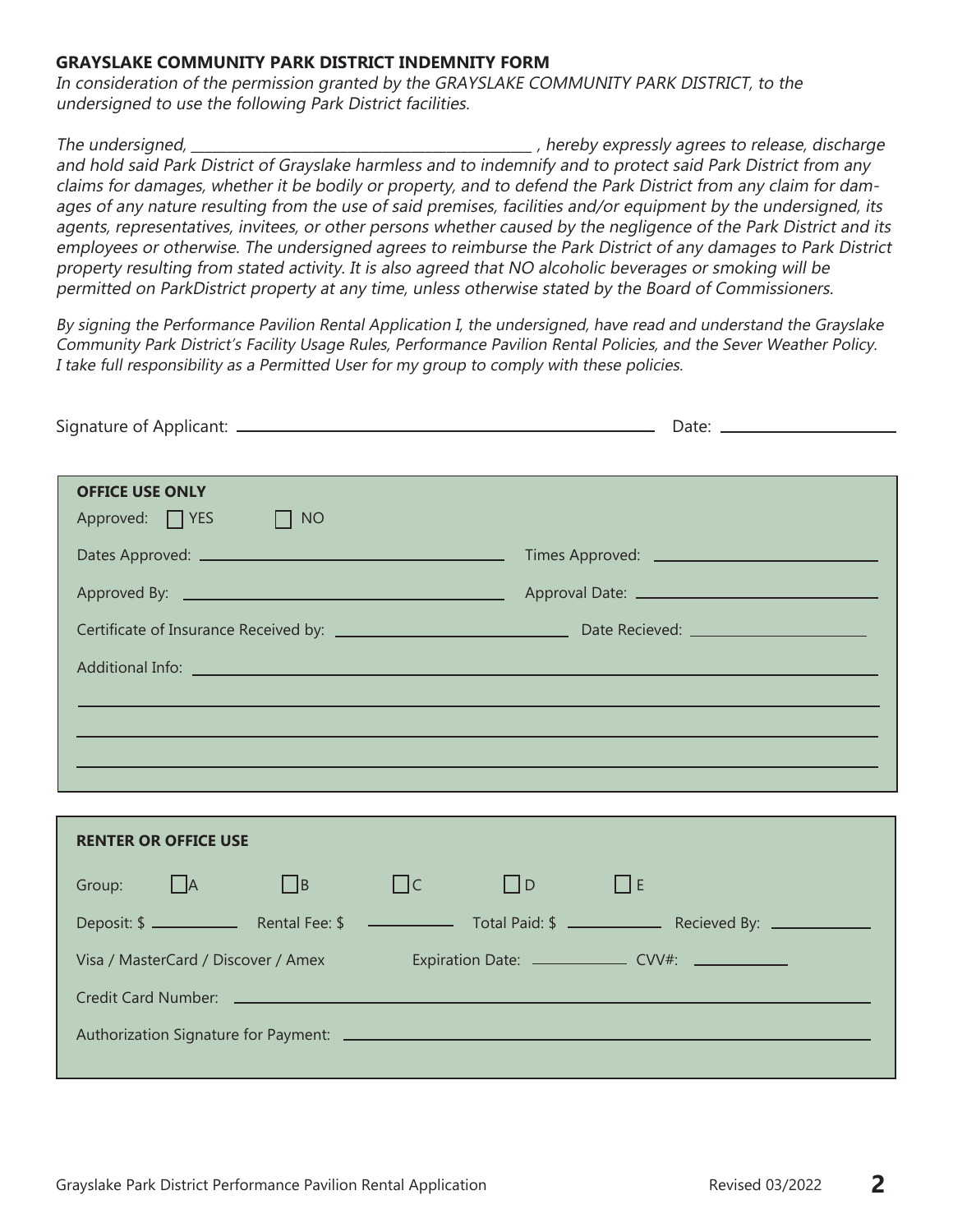

**Grayslake Park District** 240 Commerce Drive Grayslake, IL 60030 P: (847) 223-7529 | F: (847) 223-6386 **OFFICE USE ONLY**

Date/Time Received: Staff Initials: Permit Number:

# **Performance Pavilion Rental Policies**

The Performance Pavilion in Central Park is available for rent Monday – Sunday, April 1 – October 31 from sunrise to sunset. The performance pavilion has a covered stage (approx.  $20' \times 40'$ ) with electrical hookup capability that must be requested prior to use. Seating at the pavilion is approximately 150 with additional grass seating on the hill.

The availability of any rental site is subject to Park District programs/events or community based Park District sponsored/affiliated functions.

All rentals at the performance pavilion must adhere to Village of Grayslake Special Use Permit guidelines. The Executive Director or his designee must approve all applications for use of the performance pavilion.

**Staffing / Security:** Depending on the needs of each individual rental, the Park District staff may be required to be present during the rental. Additionally, security may be required as a safety consideration at the cost of the rental. The requirements for Park District staff or additional security will be at the discretion of the Park District. Any additional costs including Park District staff expenses and security as a result of these requirements will be the responsibility of the renter.

**Alcohol:** There is no alcohol allowed in any of our parks; except when authorized by the Park District Board of Commissioners.

**Insurance:** The need for or extent of insurance required will be determined by the type or level of activity required for a rental. Park District staff will determine the necessary insurance requirements for each rental. All insurance certificates must name the Grayslake Community Park District as an additional insured.

**Vehicle Access:** Motorized vehicles traveling outside of designed areas (parking lots/roadways) on park property are strictly prohibited. Asphalt paths within the park sites are not considered appropriate for motorized vehicle use. Drop off/pick up must be conducted from designated areas (parking lots/roadways) to the rental site unless alternative authorization has been issued in writing by Park District staff. These special requests will be considered for equipment drop off/pick up only and will be issued to a limited number of vehicles. Vehicles associated with the rental that access park property in an inappropriate manner, will result in the rental being cancelled immediately and the forfeiture of all fees paid.

**Deposits:** All rentals must pay a \$100.00 refundable security deposit at time of reservation. The Park District reserves the right to raise the amount of the security deposit required depending on the size and scope of the event. All security deposits are refundable if no damage has been done to the pavilion or surrounding areas including the grass, that the site is clean and that all park rules and procedures have been followed. Refunds of security deposits will be issued within fourteen days following the rental date.

**Payment of Fees:** All fees associated with a rental must be paid in full at time of reservation. Reservations must be made at least 30 days prior to the event to secure a permit.

**Usage Fees:** Fees for each rental are determined by several factors specific to each individual rental. Refer to the categories below to determine individual/group status. Additional usage fees /costs regardless of category may be necessary depending on the individual need of each rental.